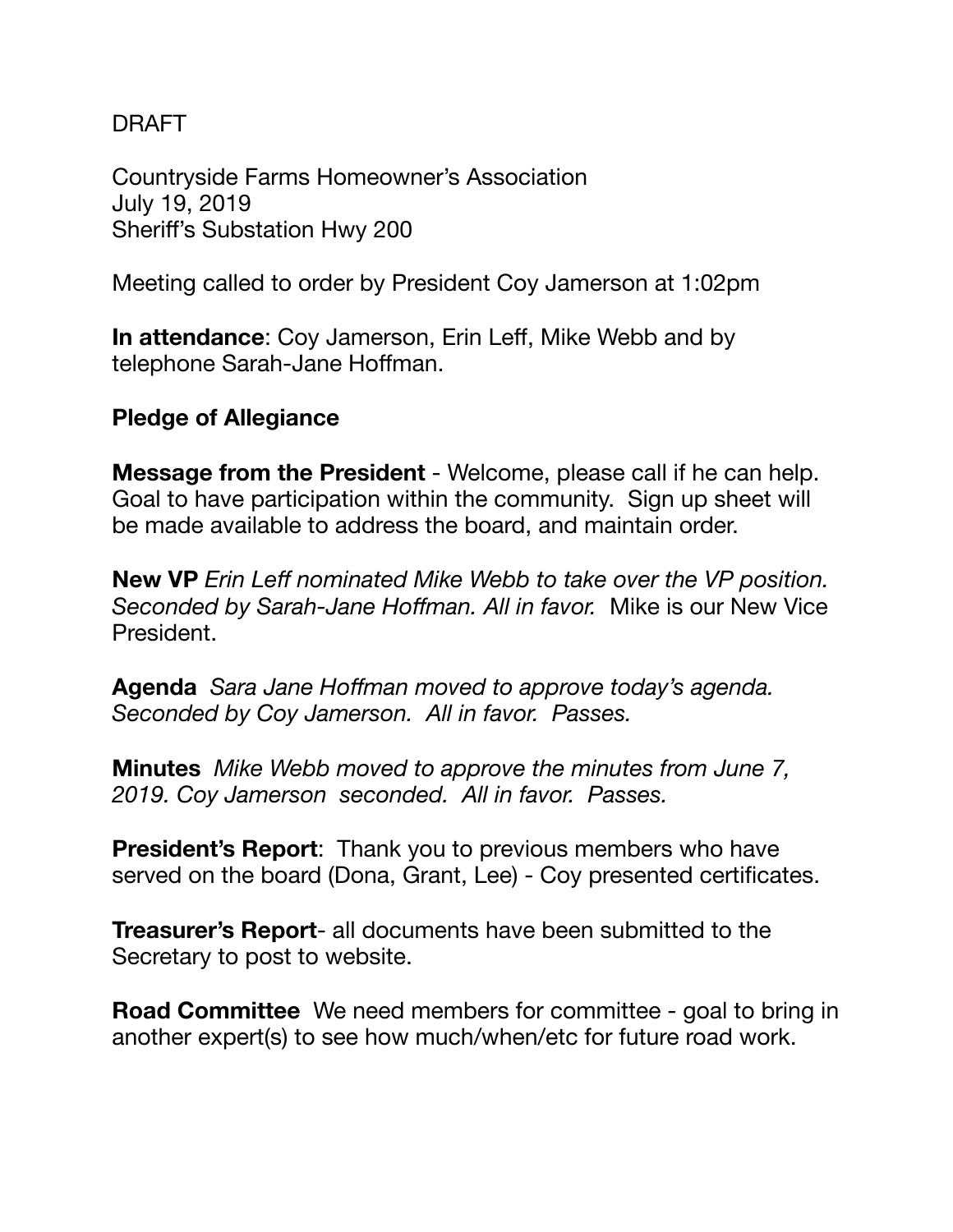**C & R Committee** We will need 2/3 vote of membership to make changes. Committee to do a questionnaire to survey the community on active issues. Need to call meeting for this committee to discuss topics.

**Website** Community documents are posted, minutes, financials.

# **Old business**

**Lot 16 building plans** *Coy Jamerson moved to approve their plans. Seconded by Erin Leff. All in favor. Motion Passes* 

**Lot 58** Coy visited the resident and they have accomplished much of the fencing work. They also have a septic system issue being attended to. Legal action at this time not recommended.

**Entry Gate** - locates of electric/cable/internet have been done. A call from Coy will be coming to the residents to discuss the operation of the system. You will also get an email. After the data is collected, the system will be installed.

**Elections** - upcoming in October. Letters with intent to run will be sent out in August.

**Lot 53** - appears to be resolved among neighbors.

# **New Business**

**Lot 80** P**ending Sale** no estoppel has been requested. Trying to contact the buyer to make sure it is addressed.

**Handling Complaints** we are working on a procedure that is timely/ agreeable.

**Community message board** This would be a nice way to post upcoming meetings/current minutes.